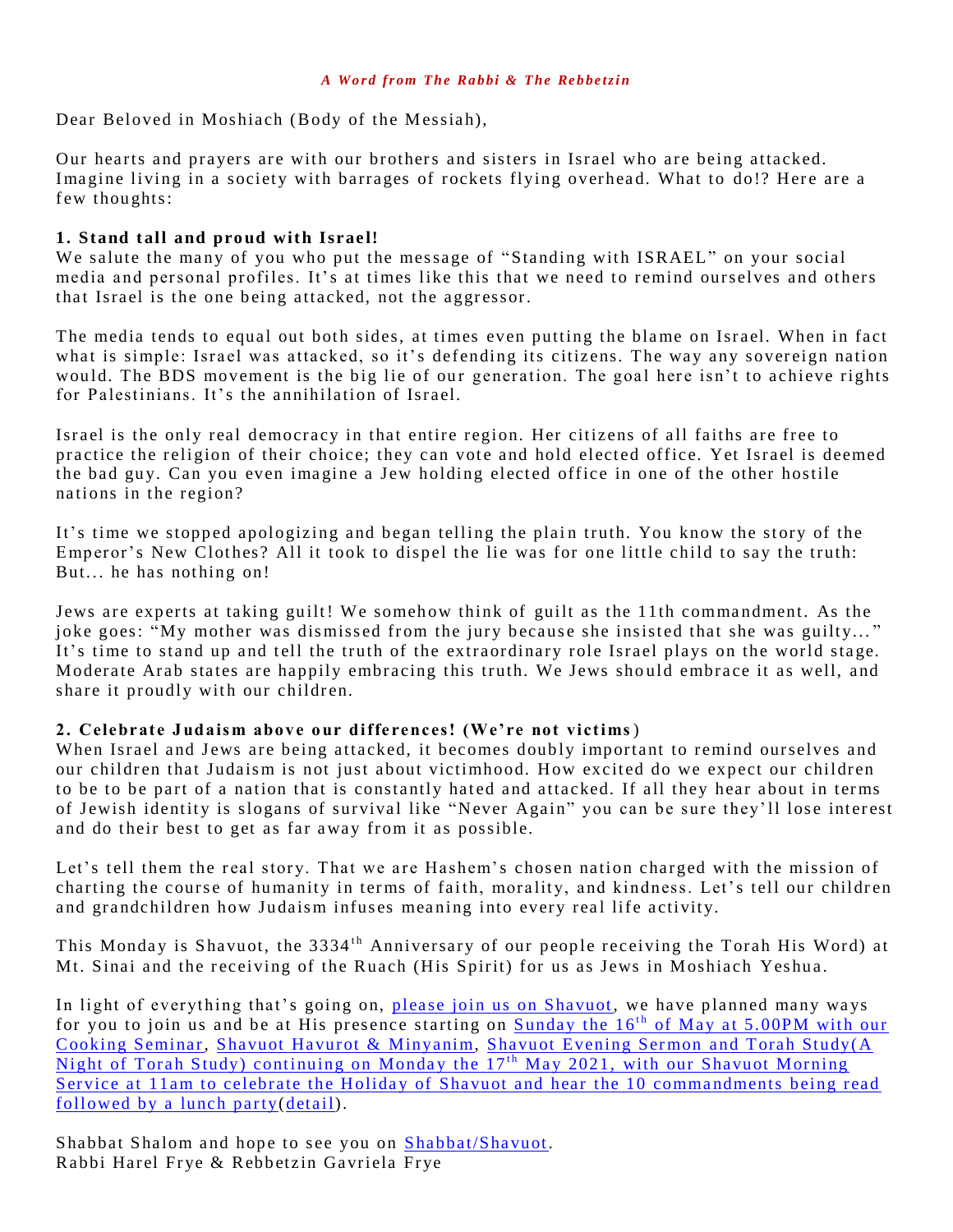# **Newsletter Special Edition**

#### **Shav uot 5781**

Dear Beloved in Moshiach (Body of the Messiah),

The Festival of Shavuot has the unique distinction of being the only holiday celebrated in both Jewish and Christian traditions. The Gentile church may call it "Pentecost" and their celebration may have a different focus, but Shavuot commemorates the birth of these two religions; at Sinai for the Jews and in Jerusalem for the church.

But despite its importance, compared to other Jewish holidays there aren't many customs connected with Shavuot. Aside from a few traditions like eating dairy and studying Torah all night, the main mitzvot connected to Shavuot are reading the book of Ruth and hearing the Ten Comma ndments.

Shavuot/Pentecost should be one of the biggest holidays in the world, but it seems to me that it's not given the prominence that it deserves. And I believe this is a result of both Judaism and the Gentiles (Christianity) missing big pieces of what Shavuot is all about.

In early Judaism, Shavuot was primarily a harvest festival and pilgrimage. The Feast of Weeks marks the time when the wheat fields in Israel were harvested and brought to the temple in Jerusalem. But if you're not an ancient Judean farmer these ideas aren't very concrete, and this abstraction coupled with the lack of observances has led to Shavuot being the least known holiday amongst secular Jews, many not even knowing that it exists.

But there is a greater significance to Shavuot. Shavuot takes place fifty days after Passover, and in those fifty days the Israelites who had been freed from slavery in Egypt made their way through the wilderness and traveled to Mt. Sinai.

One of the great themes of Passover is freedom, but our tradition teaches us the Jews were not really free when Pharaoh let them leave. They may have been physically free, but in their hearts they were still slaves, unable to come to grips with their newfound freedom.

The Jewish people did not experience true liberation of mind, body, and soul until they came to Mt. Sinai, heard the voice of Hashem (God), and received the Torah. On Shavuot we celebrate not just being given some laws; we celebrate being given our freedom, our identity, and our soul.

As for the Gentiles (Christianity), Shavuot, or Pentecost as they call it, commemorates the events described in the second chapter of Acts. During the festival of Shavuot, when thousands of Jews were gathered in Yerushalayim (Jerusalem) to bring their wheat harvest offerings to the temple, a mighty wind from Heaven rushed down and tongues of fire rested on the assembled followers of Yeshua. They began to speak in all the languages of the world, each one of them proclaiming the gospel and the mighty acts of Hashem (God).

The crowds were amazed, and when Peter stood up to tell the people about the death and resurrection of Messiah Yeshua, it's said that over 3,000 Jews came to faith that day. From that time on every thing was different, and still is to this day. No longer confined to Jerusalem, the gospel spread throughout Israel and into the nations. Empowered by the Ruach HaKodesh, the followers of Yeshua were able to perform miracles, heal the sick, raise the dead. Thousands and thousands of people came to faith, Jew and Gentile, and the gospel was preached in every nation and tongue.